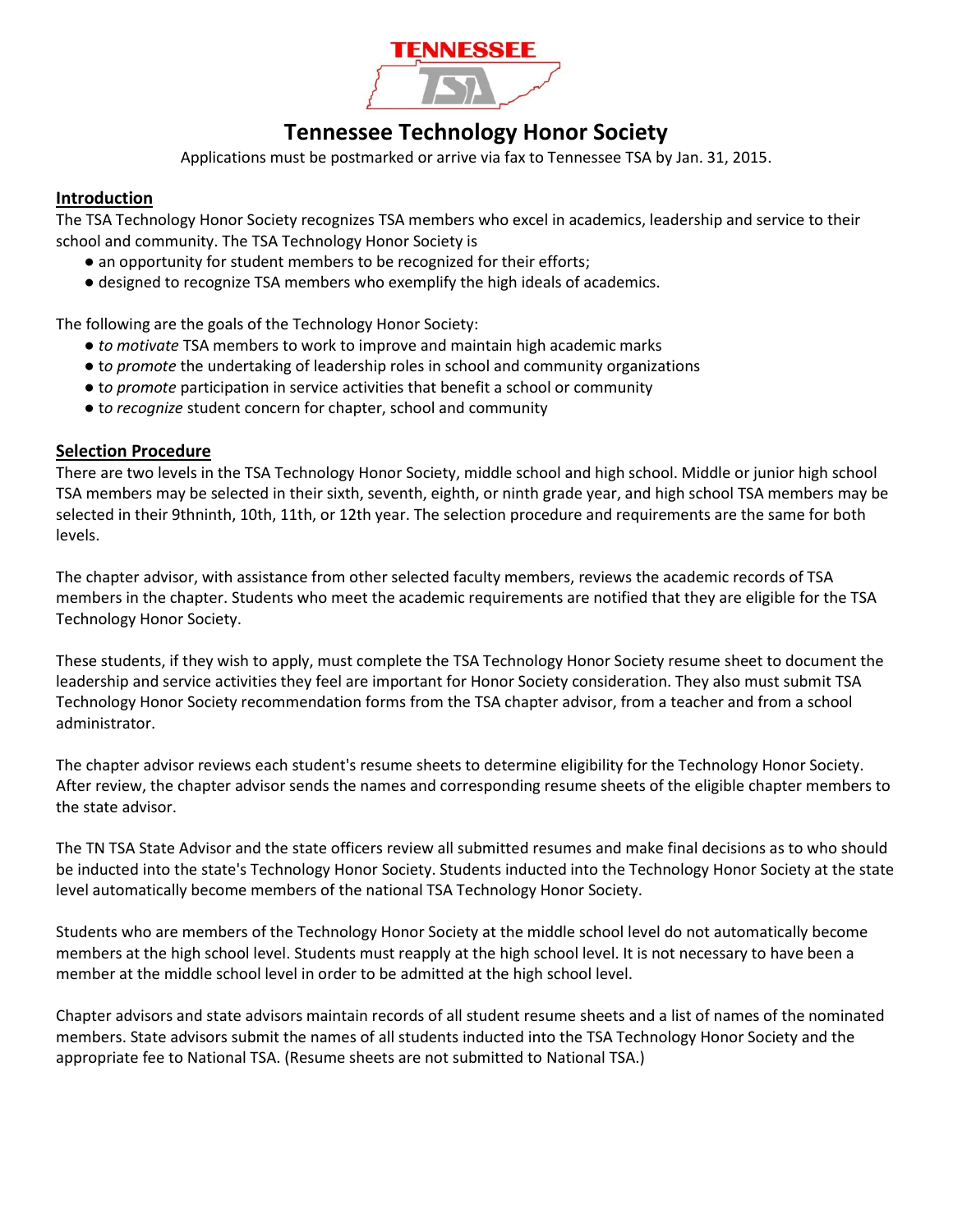# **Requirements**

For a student member of TSA to be inducted into the TSA Technology Honor Society, s/he must first meet a set of specified standards or requirements. These standards cover three areas: academics, leadership, and service. (Note that items used for the middle school level application may not be used again for the high school level application.) The requirements are as follows.

## **Academics**

- Maintain at least a 3.0 grade point average (GPA) based on a 4.0 grade point scale or equivalent.
- Maintain a 3.0 grade point average (GPA) based on a 4.0 grade point scale or equivalent in technology education classes, if currently enrolled in such classes.

### **Leadership**

- Have held at least one chapter, state or national office, sufficiently fulfilling its duties for one full school year.
- Have held an office in an organization other than TSA.
- Have attended at least one state and one national conference.
- Have placed within the top three in a state or national TSA competitive event.
- Must be an active member of TSA for at least one semester in the current chapter.

#### **Service**

- Have participated in a service project that benefited his/her school.
- Have participated in a service project that benefited his/her community.
- Have served on a chapter, state or national committee.
- Have given a presentation on TSA to an organization outside one's chapter (i.e., PTA, school faculty, board of education).

### **Awards**

TSA members inducted into the TSA Technology Honor Society receive the following honors:

- Are recognized at the national TSA conference for their achievements.
- Are awarded a TSA Technology Honor Society certificate to display their achievement.
- Receive a TSA Technology Honor Society medal of achievement.

#### **Fees**

A \$5 fee must be included with the TSA Technology Honor Society award application in order for your application to be submitted to the national level. The \$5 is required by national TSA. These nominations are submitted to the state TSA advisor. Certificates will be awarded on the state level. No lapel pin is award at the state conference.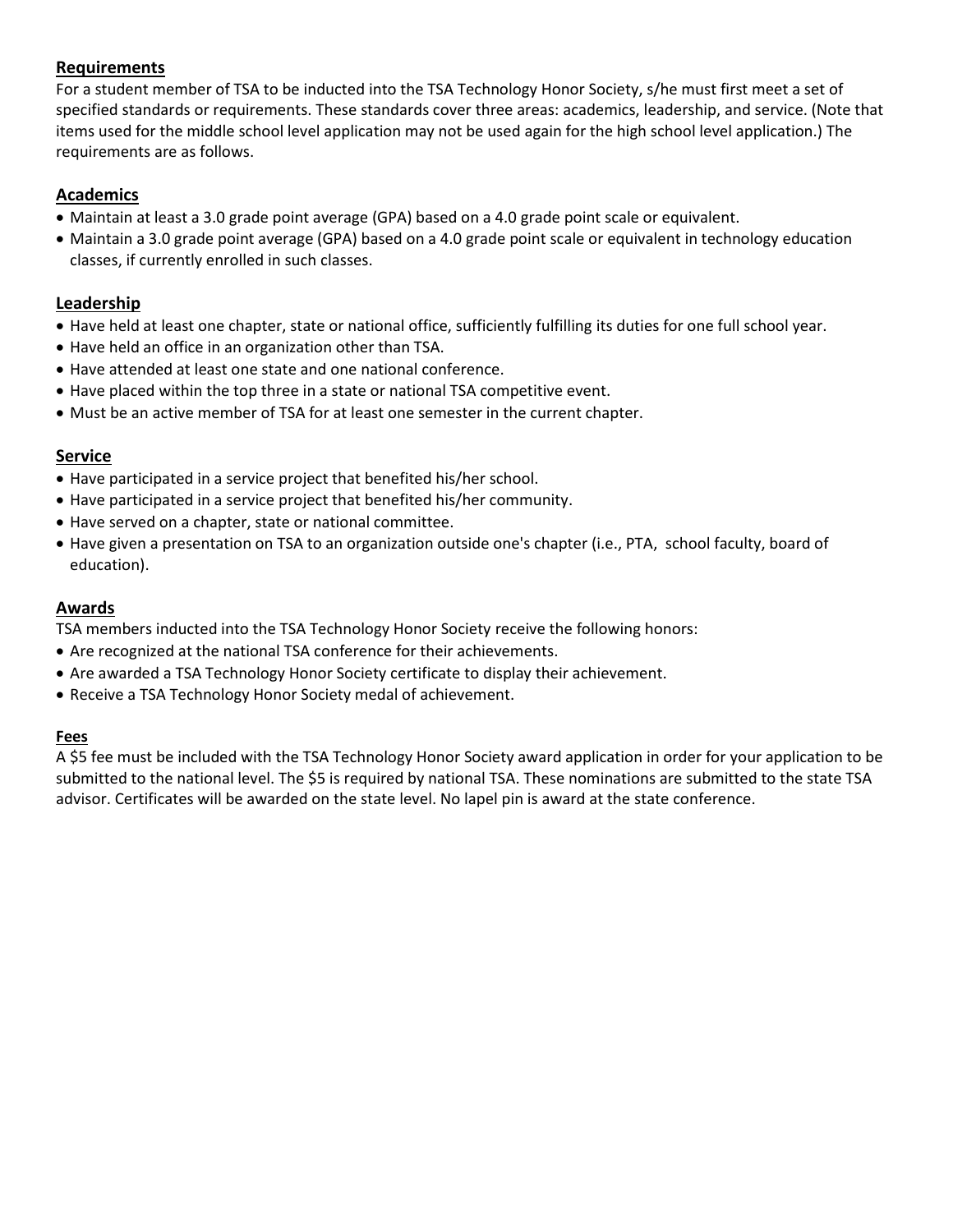

# **Technology Honor Society Resume**

Completed applications (including resume, recommendation form and \$5 application fee) must be postmarked, emailed or arrive via fax to Tennessee TSA by Jan. 31, 2015.

| Type or neatly print the answers to these questions. Use additional paper if necessary. |  |
|-----------------------------------------------------------------------------------------|--|

#### **Academics**

1. Overall grade point average for this semester:

2. Technology education class overall grade point average:

#### **Leadership**

1. What local, state, and/or national office(s) have you held in TSA? Year Office

2. What office(s) have you held in other organizations? Year **Office** 

3. What TSA conferences (regional, state, and national) have you attended? Year Conference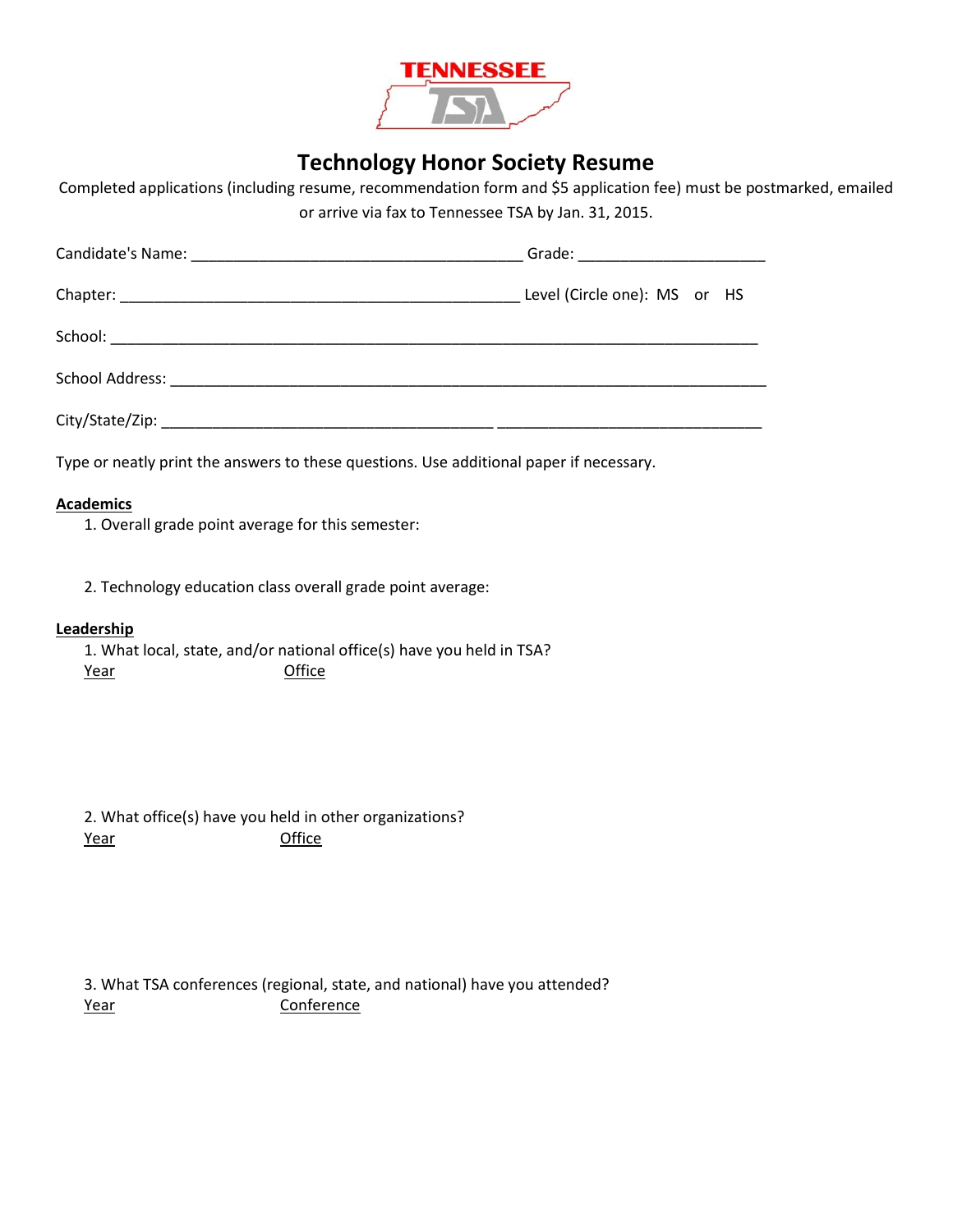4. List your awards for TSA competitive events. Year Place Place Event

5. Have you been a TSA member at the local, state and national level for at least one full school year?

6. Have you been an active member of TSA for at least one semester in your current chapter?

#### **Service**

1. In which service projects have you participated that have benefited your school or community? Briefly describe each.

- 2. On which chapter, state or national committees have you served?
- 3. Briefly describe the presentation you made on TSA to an organization outside of your chapter.

#### **We certify the candidate has completed all the requirements and hold all to be true and accurate.**

| Student                  | Date | <b>Chapter Advisor</b>      | Date |  |
|--------------------------|------|-----------------------------|------|--|
| <b>Chapter President</b> | Date | <b>School Administrator</b> | Date |  |